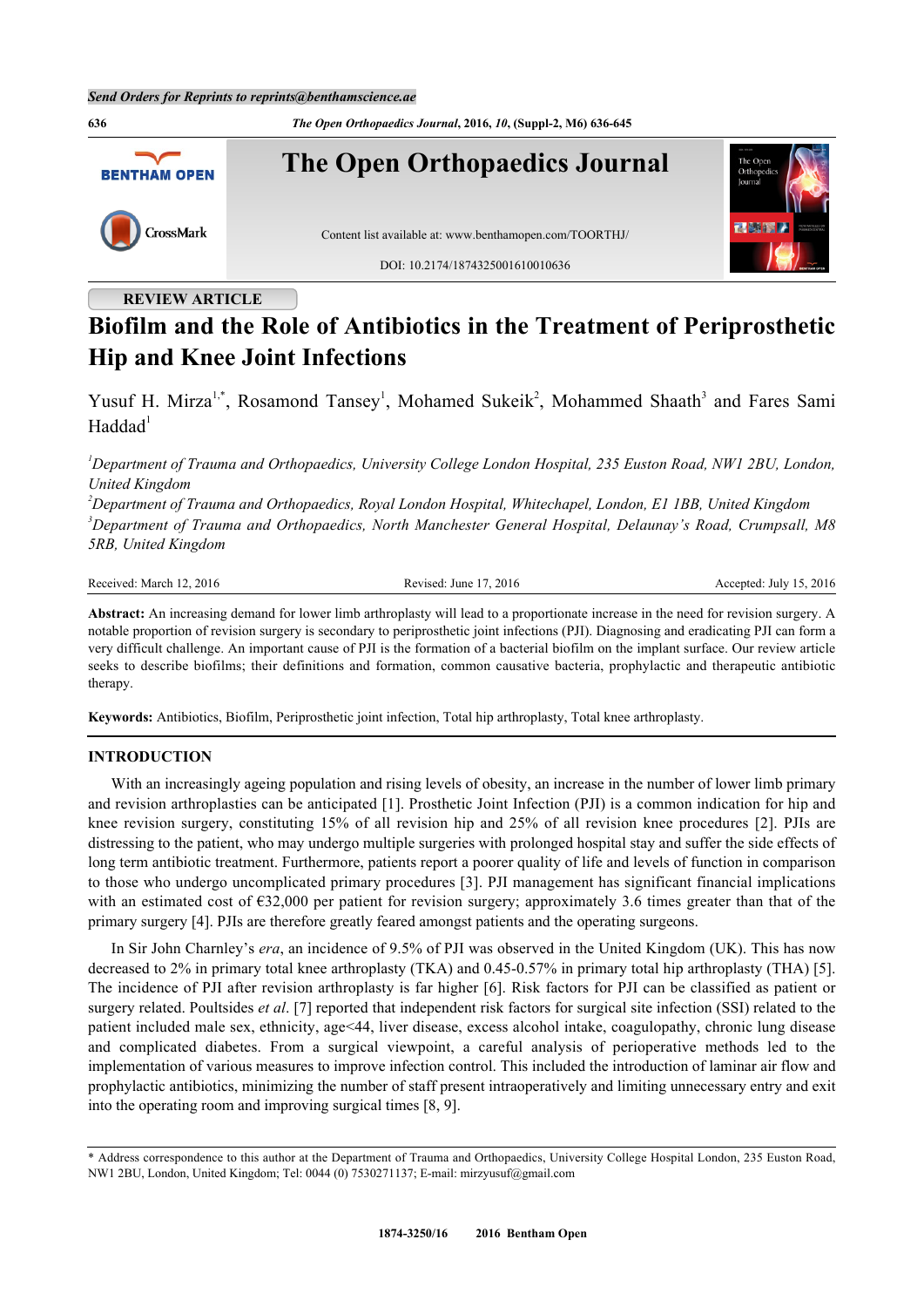PJI management is challenging for a number of reasons. Until recently, there has been no consensus as to what constituted a PJI and this in turn hindered correct diagnosis and further treatment. The confusion is further complicated by the fact that no single investigation accurately confirms a PJI. The recent Musculoskeletal Infection Society classification [\[9](#page-6-8)] has sought to rectify this. Surgical treatment is guided by confirmation of the causative organism and its characteristics which may not always be feasible. It is crucial to understand the patient's pre morbid function, prior medical history including any immunocompromised condition and expectations for further surgical treatment. PJI should be dealt with urgently as there is only a short period during which the biofilm, a product of the infecting bacteria may still be in a nascent form and thus easier to eradicate. Once established, the biofilm is difficult to eliminate and confers a number of advantages to the bacteria at the expense of the host.

The aim of this review is to discuss biofilms and their role in PJI including pathogenesis as well as the infecting bacteria and the role of prophylactic and therapeutic antibiotics.

# **IMPLANTS AND THE BIOFILM**

The implantation of prostheses itself predisposes to infections and makes it more difficult to control already established infections. In Zimmerli's classic animal model experiment[[10\]](#page-6-9), a population of guinea pigs had subcutaneous, rigid and perforated polymethacralate and polytetrafluoroethylene tubes implanted. In those which had the tubes removed, no abscesses developed, whilst those in which the implants remained developed infection in 95% of the population. The same experiment also suggested a decreased ability for opsonization in the presence of the implant as well as decreased bactericidal properties of polymorphonuclear leukocytes (PMNLs). The avascular nature of the implant prevents the access of cells facilitating the immunological response to bacteria. Furthermore, the presence of the implant reduced the minimal dose of *Staph Aureus* required to form an abscess by 10,000 folds from  $10^6$  to  $10^2$ . Surrounding the implant is an area described as the immuno-incompetent fibroinflammatory zone [\[11](#page-7-0), [12\]](#page-7-1). Within this zone, any cellular immune responses initiated result in the formation of superoxide radicals and cytokine mediated activity causing damage to the surrounding tissues and bringing about implant loosening [[12\]](#page-7-1).

Biofilms play a crucial role in the pathogenesis of PJI and make its eradication difficult. They are described as a complex network of sessile bacteria organized in micro colonies, within a highly hydrated polymeric matrix [[13](#page-7-2)]. The properties of sessile bacteria completely differ to that of planktonic bacteria, the free floating single celled organism. Susceptibility of the bacteria to antibiotics is reduced within the first 2 weeks of infection, owing to their sessile and slow growing nature. The bacteria receive nutritional support from the surrounding matrix which contains a glycocalyx of polysaccharides, protein and DNA. The high density of bacteria in a biofilm leads to the phenomenon of quorum sensing. Through this microorganisms can communicate with each other; regulating expression and production of virulence factors. This prevents biofilm eradication and potentially contributes to the destruction of surrounding tissues [\[14](#page-7-3)]. Antimicrobial agents as a result, become limited by their inability to penetrate the full thickness of the biofilm and diffuse adequately. Bacteria can be introduced intraoperatively, during implantation, or spread by hematogenous seeding. Gristina *et al*. [[15\]](#page-7-4) describes a "race for the surface" when both bacterial and host cells compete at the expense of one another in colonizing the implant surface. A biofilm is fully developed after four stages: adherence, accumulation, maturation and dispersal. The mechanism by which bacteria adhere to the implant is not completely understood. Bacteria contain adhesins, a cell surface component which facilitates adherence to the biomaterial. The specific group of adhesins involved in the facilitation of binding of the bacteria to the implant are called microbial surface component recognizing adhesive matrix molecules (MSCRAMMS). Each molecule is specific for different types of tissue and the adherence of the bacteria to the tissue [[16\]](#page-7-5). The implant, becomes coated in serum proteins which include amongst others, fibronectin and collagen. The bacterial MSCRAMM recognizes the serum protein and binds to it accordingly. The most commonly examined MSCRAMM in *Staphylococcus Epidermidis* infections is a fibronectin binding protein called sDRG. The deletion of this protein prevents adherence of the bacteria in experiments performed both *in vitro* and *vivo* [[17\]](#page-7-6). Two stages have been identified in bacterial adherence to an implant surface. The first which is reversible is known as the physico-chemical stage. Through this stage the bacteria is brought into contact with the implant surface via van der Waals forces, electrostatic attraction and gravitational forces. The second stage which is known as the molecular-cellular stage occurs when the bacteria attach irreversibly to the surface. These stages create a satisfactory environment for the production of biofilm. The subsequent deposition of the extracellular polysaccharide matrix provides nutrition to the bacteria whilst protecting them from the immunological response. The second stage varies according to the causative bacteria. For example, *Staphylococcus Aureus* binds to host proteins such as fibronectin, whereas *Staphylococcus Epidermidis* is more dependent on the type of prosthetic material [[10,](#page-6-9) [14](#page-7-3)]. The most widely studied MSCRAMM with a critical role is polysaccharide intercellular adhesin (PIA). PIA is responsible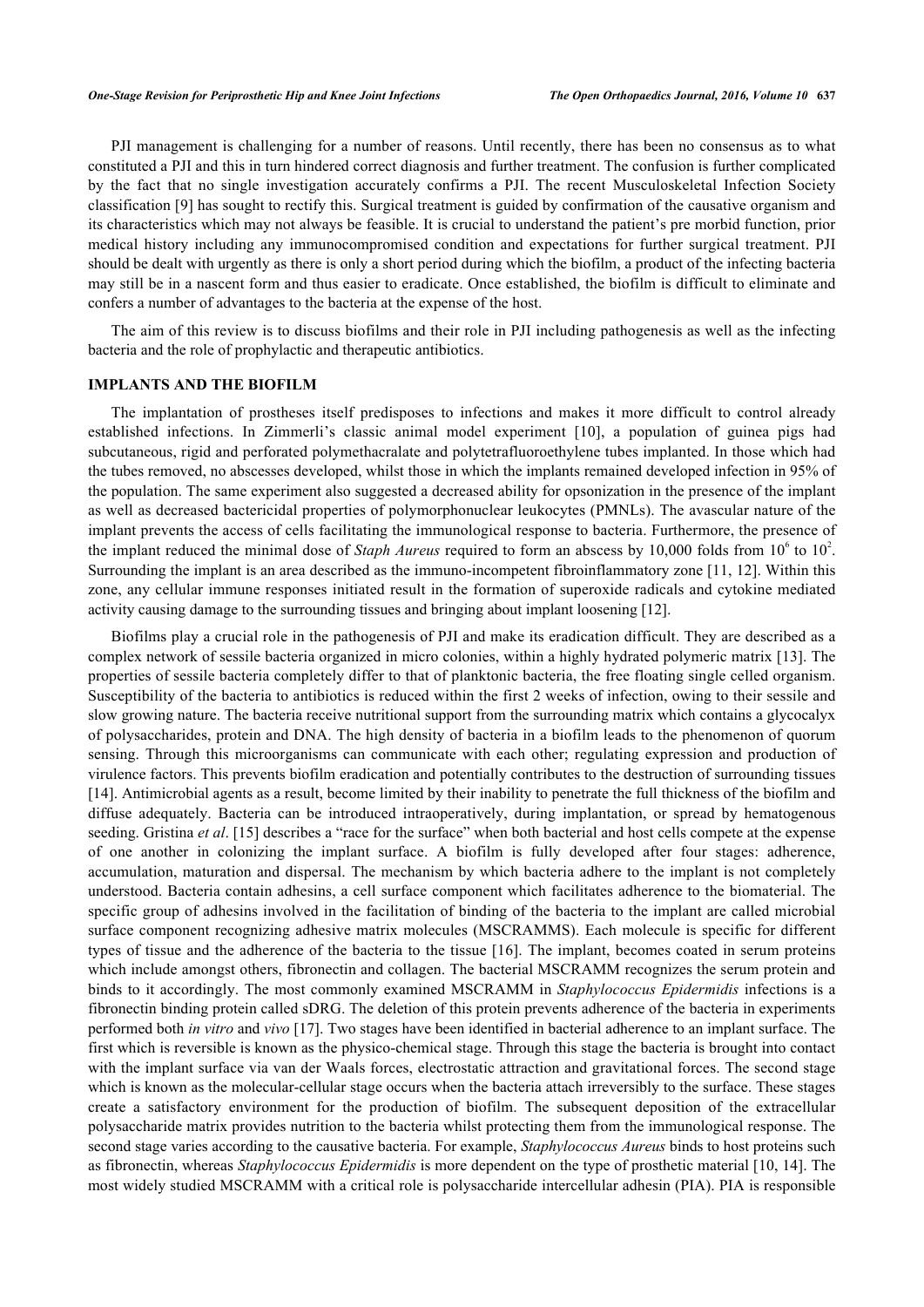for the pathogenesis of the extracellular matrix which prevents successful antimicrobial action and promotes bacteriumbacterium adhesion[[16\]](#page-7-5). It also inhibits neutrophil dependent bactericides and plays an important role in the architecture of the mature biofilm [[17](#page-7-6)]. The mechanism by which biofilms modulate the actions of the innate immune system cells remains unknown. Scherr *et al*. [[18,](#page-7-7) [19](#page-7-8)] reported that examination of the transcriptome, revealed a down regulation of 550 staphylococcal genes within an hour, upon exposure to macrophages. Interestingly, there was no phagocytic activity of the macrophages at the time of down-regulation whereas after 24 hours when the macrophages had died, the suppression of transcriptional activity ceased. This finding suggests an attempt by biofilms to conceal themselves from the host immune response. Biofilm response to neutrophils differs markedly. There is no reduction in the transcriptome analysis upon exposure to neutrophils which tend to invade the biofilm in greater numbers and display signs of phagocytosis whilst remaining viable[[18](#page-7-7), [19](#page-7-8)]. In spite of this, there is no reduction in bacterial burden observed *in vitro* or *in vivo* studies.

The actions of both neutrophils and macrophages broadly overlap. Macrophages portray phagocytic activity like neutrophils, yet in addition play an important role in adaptive immunity. They play a crucial role in cell signaling; alerting T cells to the presence of bacteria and propagating the adaptive immune response. It is not clear why the transcriptional action of *Staphylococcus Aureus* behaves differently with different phagocytic cell types, but it has been suggested that *Staphylococcus Aureus* can "hide" intracellularly in neutrophils.

As the biofilm increases in size, planktonic bacteria are released, subsequently forming secondary colonies [[14\]](#page-7-3).

## **MICROBIOLOGY**

The most common organisms implicated in PJIs are Gram positives including *Staphylococcus Aureus* and coagulase negative *Staphylococci* (CNS) which cause 50-60% of all infections and are well known to form biofilms [[16,](#page-7-5) [20\]](#page-7-9).

#### *Staphylococcus Aureus*

This is a commensal organism, found most commonly within the nares and the skin flora. It is more virulent than CNS, with the ability to synthesize toxins and virulence factors and causes a variety of infections including endocarditis, osteomyelitis and PJIs and toxic shock syndrome. An overall 30% of the population is colonized with either methicillin sensitive or methicillin resistant strains and this has been reported as an independent risk factor for development of SSIs [[21,](#page-7-10) [22](#page-7-11)]. *Staphylococcus Aureus* carriage has been classified into 3 groups: intermittent carriers with changing strains (60%), carriers of a single persistent strain  $(20%)$  and non-carriers  $(20%)$  [\[23\]](#page-7-12). An increase in *Staphylococcus Aureus* colonization is noted in insulin dependent diabetics, intravenous drug users and patients on dialysis. This is thought to be due to the regular skin punctures, which is further supported by the high colonization rates observed in otherwise medically well patients who administer allergy injections [[21\]](#page-7-10). This high rate is also noted in patients with human immunodeficiency virus but the exact pathogenesis remains unknown [[21\]](#page-7-10).

## **Methicillin Resistant** *Staphylococcus Aureus* **(MRSA)**

Originally reported in 1961 in the UK, MRSA was believed to be a nosocomial infection related to misuse of antibiotics which was confined to immunocompromised inpatients and patients with indwelling devices[[24\]](#page-7-13). The methicillin resistant status of MRSA is conferred by the presence of a penicillin binding protein called PBP2A, coded for by the mecA gene on the staphylococcal chromosomal cassette [\[24](#page-7-13)]. This protein renders all beta lactam antibiotics inactive including flucloxacillin, co amoxiclav and piperacillin tazobactam. Other groups affected include cephalosporins (notably cefuroxime) and carbapenems (meropenem). More recently a community acquired strain of MRSA which is not related to hospital admissions, known as c-MRSA has been discovered. Analysis reveals a different genotype to hospital acquired MRSA. C-MRSA predominantly affects younger and healthier patients [\[25](#page-7-14)].

As with other staphylococci, both coagulase negative and positive, MRSA is a hardy organism; allowing it to survive outside of the human host. This stems from its ability to resist desiccation, changes in temperature, humidity and exposure to sunlight [[26](#page-7-15)]. MRSA when mixed with dust for example is still viable up to a year after inoculation, allowing for an increased likelihood of the bacteria being transferred to a new host [[26\]](#page-7-15). However, the main route of transmission for MRSA is by direct skin contact with colonized or infected patients, healthcare workers or by oro-nasal droplet spray. In an effort to prevent transmission, NICE has recommended frequent hand washing and emphasized this through several high profile awareness campaigns within the UK National Health Service [[27\]](#page-7-16). With MRSA colonizing 5.3% of all patients admitted for elective orthopaedic surgery, efforts to address its transmission have also involved prophylaxis. Since April 2009, the Department of Health in the UK has screened all elective surgical admissions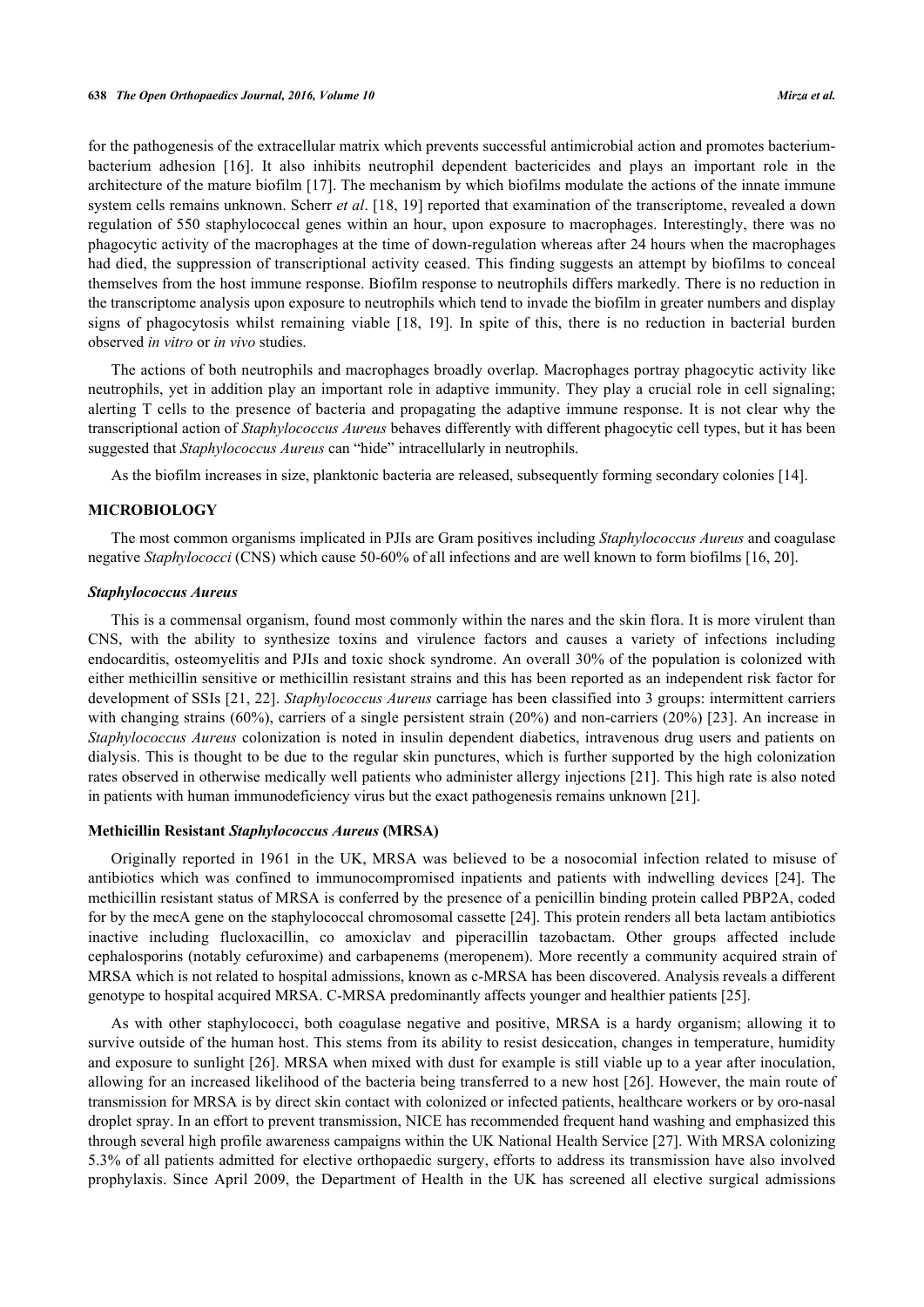attending general practitioners surgery and pre-operative assessment clinics for MRSA taking swabs from the nares, throat, groin and axilla. MRSA positive patients are treated with topical mupirocin 2%, administered nasally for five days and daily baths with 4% chlorhexidine. A 0.2% chlorhexidine mouth wash is also prescribed if the pharyngeal swab grows MRSA.

Murphy *et al*.[[28\]](#page-7-17) evaluated the relationship between MRSA colonization, after successful eradication, and subsequent SSI in patients admitted for elective lower limb arthroplasty. The study demonstrated that the overall rate of MRSA SSIs, in those with negative MRSA screens on admission, was 1.1% in THA and 0.4% in TKA. It was suggested that those with a positive MRSA screen have a significant risk of subsequent SSI, with MRSA being the most likely causative organism. The study raises important questions regarding antibiotic prophylaxis in those with a positive screen for MRSA. Given that implant surgery is high risk, conventional antibiotic regimens cannot be used and hence Murphy *et al*. altered their practice, adding teicoplanin to the usual cefuroxime regimen [\[28](#page-7-17)].

#### **Staphylococcus Epidermidis**

*Staphylococcus Epidermidis* is a coagulase negative bacterium known for its ability to mediate infection on indwelling devices. It is an opportunistic organism, previously thought to be harmless, and frequently found as a commensal on the skin and mucous membranes.

Its presence is suspected to prevent the attachment of more virulent organisms such as *Staphylococcus Aureus*. It is well known for its ability to form a biofilm. However, the exact pathogenesis is unknown but the most plausible hypothesis is that it has developed mechanisms to nullify the innate host response.

Other common pathogens include *Streptococcus* and *Gram Negative Bacilli* (GNB). Peel *et al*. [[29\]](#page-7-18) reported that GNB and enterococcal species are more likely to occur in polymicrobial PJIs. Biofilms are most commonly formed by staphylococci and streptococci, but the ability to form them has also been observed with *Pseudomonas Aeruginosa*, a bacterium colonizing most cystic fibrosis patients.

## **ANTIBIOTIC THERAPY**

#### **Prophylaxis**

Prophylactic antibiotics are defined as those given before, during or after surgery to prevent infection. Current UK practice suggests that prophylactic antimicrobial agents should cover expected pathogens, take into account local resistance patterns and have a narrow spectrum whilst considering cost [\[30](#page-7-19)].

Historically prophylactic antibiotics have erroneously been suggested to cause a two fold increase in infective complications and thus were not initially used. However this was based on flawed research which was later discredited with Fogelberg *et al.* [[31\]](#page-8-0) demonstrating a fourfold reduction of infections in patients given perioperative penicillin, compared to a control group receiving no antibiotics. Meehan *et al*. [[32\]](#page-8-1) investigated the optimal time for prophylactic antibiotic administration in an animal model and reported that bactericidal action was most favorable when antibiotics were present within tissues prior to surgery.

Current guidance obtained from consensus between the Centre for Disease Control (CDC) and the American Association of Orthopaedic Surgeons (AAOS) recommends administration of prophylactic antibiotics an hour prior to incision and continuing antibiotics for 24 hours postoperatively[[33](#page-8-2)]. Cephalosporins including cefuroxime and cefazolin are the most commonly prescribed prophylactic antibiotics as per AAOS recommendation due to broad spectrum coverage against penicillinase producing methicillin susceptible Gram positive staphylococci and streptococci. Alternatives for allergic patients include clindamycin and vancomycin [\[34](#page-8-3)]. Cefazolin, a first generation cephalosporin, also covers some Gram negatives such as *Proteus mirabilis, Escherichia Coli* and *Klebsiella* whereas cefuroxime, a second generation cephalosporin also covers *Haemophilus influenzae*, *Enterobacter* and *Neisseriae*. There are numerous benefits to using cephalosporins as they cover most organisms encountered in orthopaedic surgery. Furthermore, they have a proven evidence base, good safety profile and are inexpensive. The UK has recently however seen a trend away from using cephalosporins [\[35](#page-8-4)]. In 2011, Aujla *et al*. sent a questionnaire to 195 acute care trusts in the UK enquiring about antibiotic prophylaxis in elective and trauma patients and reasons if new regimes were adopted [\[35](#page-8-4)]. The most popular regimes used were cefuroxime alone, flucloxacillin and gentamicin, and co-amoxiclav. The reasons for adopting new regimes included the fear of Clostridium difficile infection secondary to cephalosporin use, the desire to reduce dependence on cephalosporins and local microbiology advice. Interestingly, Jenkins *et al*. [[36](#page-8-5)]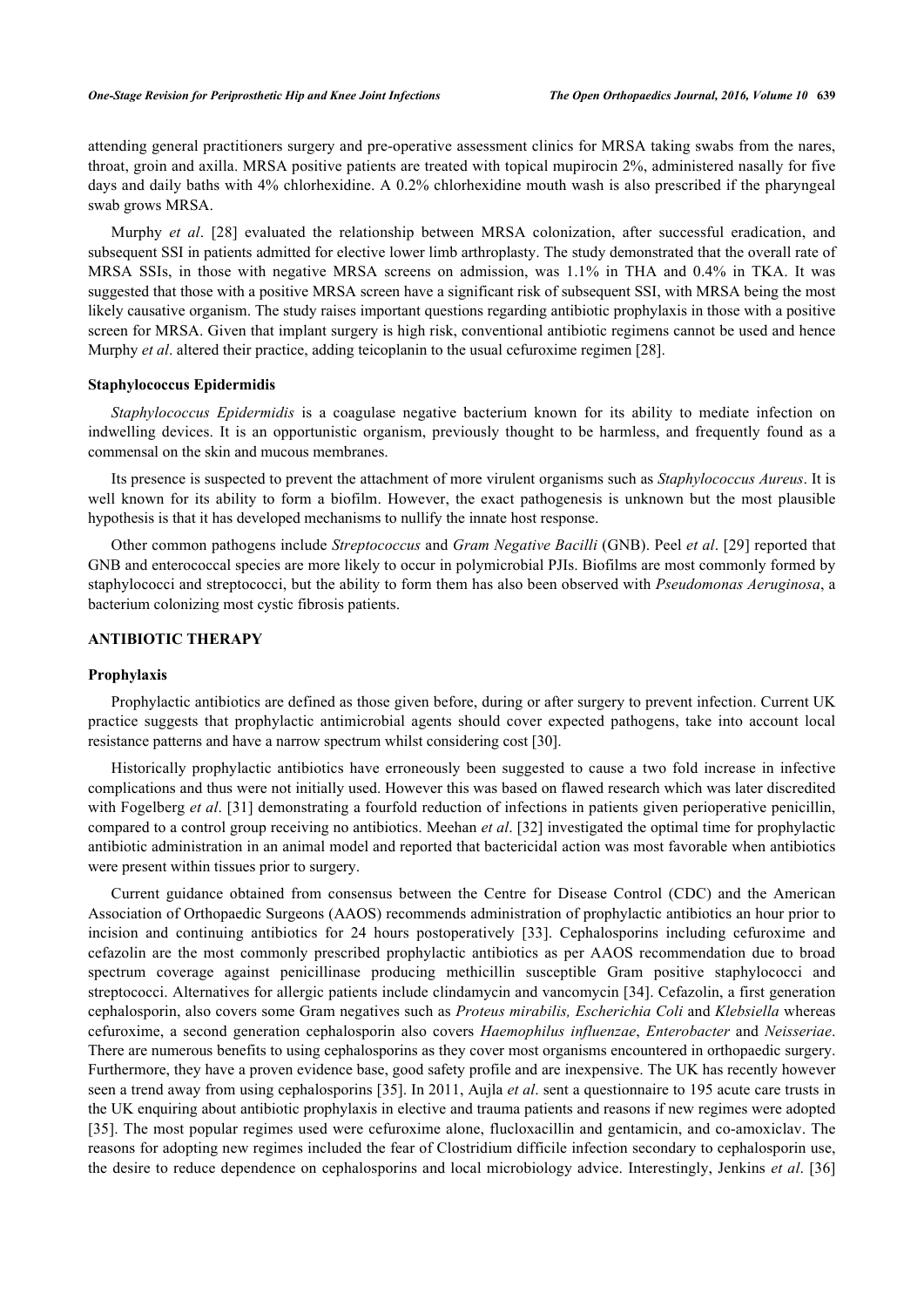reported only 1.7 episodes of Clostridium Difficile infection in 1000 cases of primary elective arthroplasties associated with using cefuroxime and a recent meta-analysis [\[37](#page-8-6)] did not show any clinical difference between using cephalosporins and flucloxacillin *versus* cephalosporins and teicoplanin. The study recommended that local availability and cost should determine antibiotic choice.

#### **Treatment of PJIs**

High quality prospective randomized trials dictating best antibiotic therapy for PJIs and duration of treatment is currently lacking. Thus antibiotics utilized are those which have been historically used and based on clinical experience. The Infectious Diseases Society of America (IDSA), cognisant of the problem, addressed this by provision of a consensus statement, using best available evidence [[9\]](#page-6-8). Accordingly, the choice of an antibiotic should be based on the bactericidal effects of the antibiotic whilst providing excellent bone and soft tissue penetration. The bactericidal effects should target surface adhering, slow growing and biofilm producing sessile bacteria as well as planktonic forms. Furthermore, the antibiotic should be well tolerated by the patient whilst adhering to local antibiotic policy and considering cost. Antibiotic therapy was conventionally delivered intravenously to attain minimum inhibitory concentration. However, upon demonstration of clinical improvement, they can be switched to an appropriate oral equivalent closely monitoring clinical progress[[9](#page-6-8), [38](#page-8-7), [39\]](#page-8-8). Biofilm eradication has been further complicated by emergence of resistant strains and therefore, newer antimicrobial agents have been devised and in turn resistant organisms have been reported. Some of the antibiotics with direct effect on biofilm formation are discussed in the following section.

## **Rifampin**

Originally a cornerstone of anti tuberculosis therapy, rifampin manifested itself as an important agent in treating biofilm related infections. Zimmerli *et al*. [\[40](#page-8-9)] established the role of rifampin against staphylococcal infections in a randomized controlled trial examining rifampin effects in treatment of acute PJIs with a retained implant. Rifampin has high bioavailability (>95%) and action against organisms discovered within leukocytes and osteoblasts. Its action against slow growing bacteria has led the Société de Pathologie Infectieuse de Langue Française **(**SPLIF) to recommend it as a first line agent in PJIs [\[41\]](#page-8-10). It is worth noting though that there is a high risk of resistance when using rifampin alone and thus combination therapy is recommended. The most potent combination includes rifampin-fluoroquinolone which has demonstrated excellent clinical outcomes [[40,](#page-8-9) [41\]](#page-8-10).

#### **Vancomycin**

Vancomycin is a glycopeptide antibiotic used for prophylaxis and treatment of PJIs in penicillin allergic patients. Additionally, the AAOS recommends it for treatment of MRSA colonized patients and MRSA outbreaks. Recent evidence suggests that vancomycin may play a role in the prophylaxis and treatment of MRSA related PJIs after primary and revision arthroplasty surgery [\[42](#page-8-11), [43\]](#page-8-12). It is disadvantaged however by its predominant intravenous use, the risk of red man syndrome and ototoxicity requiring therapeutic drug monitoring. Additionally resistance to vancomycin has been increasingly reported [\[42](#page-8-11), [43](#page-8-12)].

## **Newer Antibiotics**

Linezolid and daptomycin have emerged as alternatives to vancomycin and more conventional antimicrobials. Linezolid, a synthetic antimicrobial from the group of oxazolidinones has multiple advantages including high oral bioavailability and lack of cross resistance. It is effective against *Staphylococci*, *Enterococci* and multi resistant organisms such as MRSA and Methicillin resistant Staphylococcus Epidermidis (MRSE) [[44](#page-8-13), [45](#page-8-14)]. However, more recently there have been some reports on linezolid resistance as well [\[45](#page-8-14)].

Antibiotics have been utilized in treatment of various types of PJIs. For example, when a patient is medically unfit to undergo revision arthroplasty or is unwilling to undergo further surgery then antibiotics may be administered for long term suppression [[39\]](#page-8-8). This is far from the gold standard of treatment but does have benefits such as avoiding the need for staged surgery and reduced costs. However, this strategy has specific indications including an organism which is susceptible to long term oral antibiotic suppression therapy and a prosthesis which is well fixed and functioning [[46\]](#page-8-15). Table **[1](#page-5-0)** includes some of the common antibiotics used for chronic suppressive therapy as suggested by the IDSA [\[47](#page-8-16)].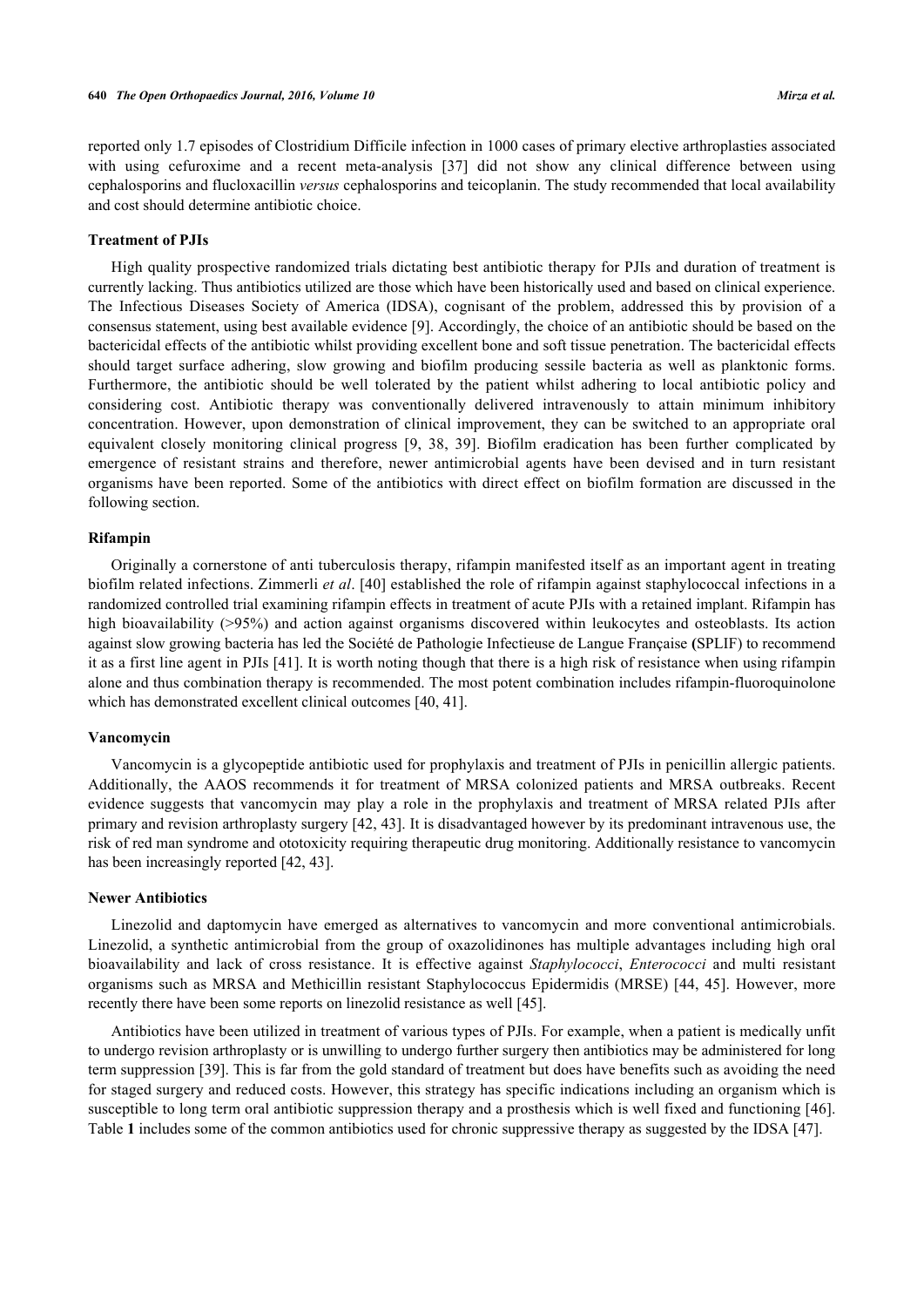|                              | <b>Preferred Treatment</b>    | <b>Alternative Treatment</b>                            |
|------------------------------|-------------------------------|---------------------------------------------------------|
| <b>MSSA</b>                  | Cephalexin OR Cephadroxil     | Dicloxacillin<br>Clindamycin<br>Amoxicillin-clavulanate |
| <b>MRSA</b>                  | Co-trimoxazole<br>Doxycycline | N/A                                                     |
| Beta Hemolytic Streptococcus | Penicillin V OR Amoxicillin   | Cephalexin                                              |
| Enterococcus                 | Penicillin V OR Amoxicillin   | N/A                                                     |
| Pseudomonas                  | Ciprofloxacin                 | N/A                                                     |

<span id="page-5-0"></span>**Table 1. Infectious Diseases Society of America (IDSA) guidelines on common antimicrobials used for chronic oral antimicrobial suppression therapy.**

MSSA: Methicillin Susceptible *Staphylococcus Aureus*, MRSA: Methicillin Resistant *Staphylococcus Aureus*

For single or two stage revision procedures, antibiotic treatment remains essential perioperatively to ensure that infection has been adequately controlled. Intravenous administration of antibiotics for 4-6 weeks is the rule. However, conversion to oral alternatives at around 2 weeks may be an option as long as clinical and serological markers have improved and after consultation with the local microbiology department [[34\]](#page-8-3). The use of antibiotic laden bone cement (ALBC) has also been popularized in conjunction with intravenous antibiotics for prophylaxis and treatment of PJIs with the potential benefits of delivering a much greater local concentration of antibiotics than achieved with systemic therapy alone. In fact, Stockley *et al*. [[48](#page-8-17)] reported a short period of systemic antibiotic treatment when ALBC was utilized in two stage revision surgery. The most commonly used antibiotics in ALBC include a combination of vancomycin with either tobramycin or gentamicin [[49](#page-8-18)]. This provides a broad spectrum of coverage for organisms commonly encountered with PJIs whilst reducing the development of resistant strains [[50\]](#page-8-19). When used in temporary spacers, antibiotic dosages up to 20 g per 40 g of bone cement can be achieved without reported systemic side effects. However, if used for prophylaxis in a single stage revision or during reimplantation at the second stage revision, the maximum dose recommended is usually 1 or 2 g per 40 g of bone cement to avoid mechanical weakening [\[51](#page-9-0)].

<span id="page-5-1"></span>

| Table 2. IDSA Guidelines on antibiotic treatment for different types of PJIs. |  |
|-------------------------------------------------------------------------------|--|
|-------------------------------------------------------------------------------|--|

|                                  | <b>Staphylococcal PJI</b>                                                                                                                                                                                                               | <b>PJI Due To Other Organism</b>                |
|----------------------------------|-----------------------------------------------------------------------------------------------------------------------------------------------------------------------------------------------------------------------------------------|-------------------------------------------------|
| Debridement<br>Retention<br>and  | of $[2-6$ weeks of pathogen specific IV antibiotic in combination with $[4-6$ weeks of pathogen specific IV                                                                                                                             |                                                 |
| Prosthesis                       | rifampin 300-450mg orally twice daily                                                                                                                                                                                                   | bioavailable<br>highly<br>oral<br><sub>or</sub> |
| <b>AND</b><br>One Stage Revision | Followed by 3-6 months rifampin $+$ companion drug (3 months for a<br>THA infection and 6 months for a TKA infection)                                                                                                                   | antibiotics                                     |
|                                  | Companion agents can include ciprofloxacin/levofloxacin<br>Alternatives include co-trimoxazole/doxycycline/1st gen cephalosporin<br>in case of allergy<br>If unable to use rifampicin, 4-6 weeks of pathogen specific IV<br>antibiotics |                                                 |
| Second Stage Reimplantation      | Resection Arthroplasty with or without 4-6 weeks of pathogen specific IV or highly bioavailable oral<br>lantibiotics                                                                                                                    |                                                 |

IV: intravenous, THA: total hip arthroplasty, TKA: total knee arthroplasty

In acute infections, the timing of intervention is critical in order to prevent biofilm formation. However, there remains a lot of variables including timing from onset of symptoms, timing since the primary surgery, type of prosthesis, bacteria involved, debridement technique and irrigation fluid utilized which affect infection control and hence it is difficult to formulate a single treatment strategy which will fit all cases. However, the literature suggests that the earlier an infection is diagnosed and treated with aggressive debridement with exchange of modular parts in a well fixed implant in combination with appropriate antibiotic treatment, the better the chances of infection control [[52](#page-9-1) - [64\]](#page-9-2). It is also worth noting that biofilms may rapidly reform within 24 hours following debridement and therefore a patient may benefit from more than a single debridement alongside antibiotic therapy. However there will always be some surfaces to an in situ prosthesis which debridement techniques will not reach. On the other hand, recent research has suggested that multiple debridements may have a negative impact on the success of a subsequent two stage revision procedure if those debridements are to fail [[65\]](#page-9-3). A rationale for antibiotic treatment post surgery according to IDSA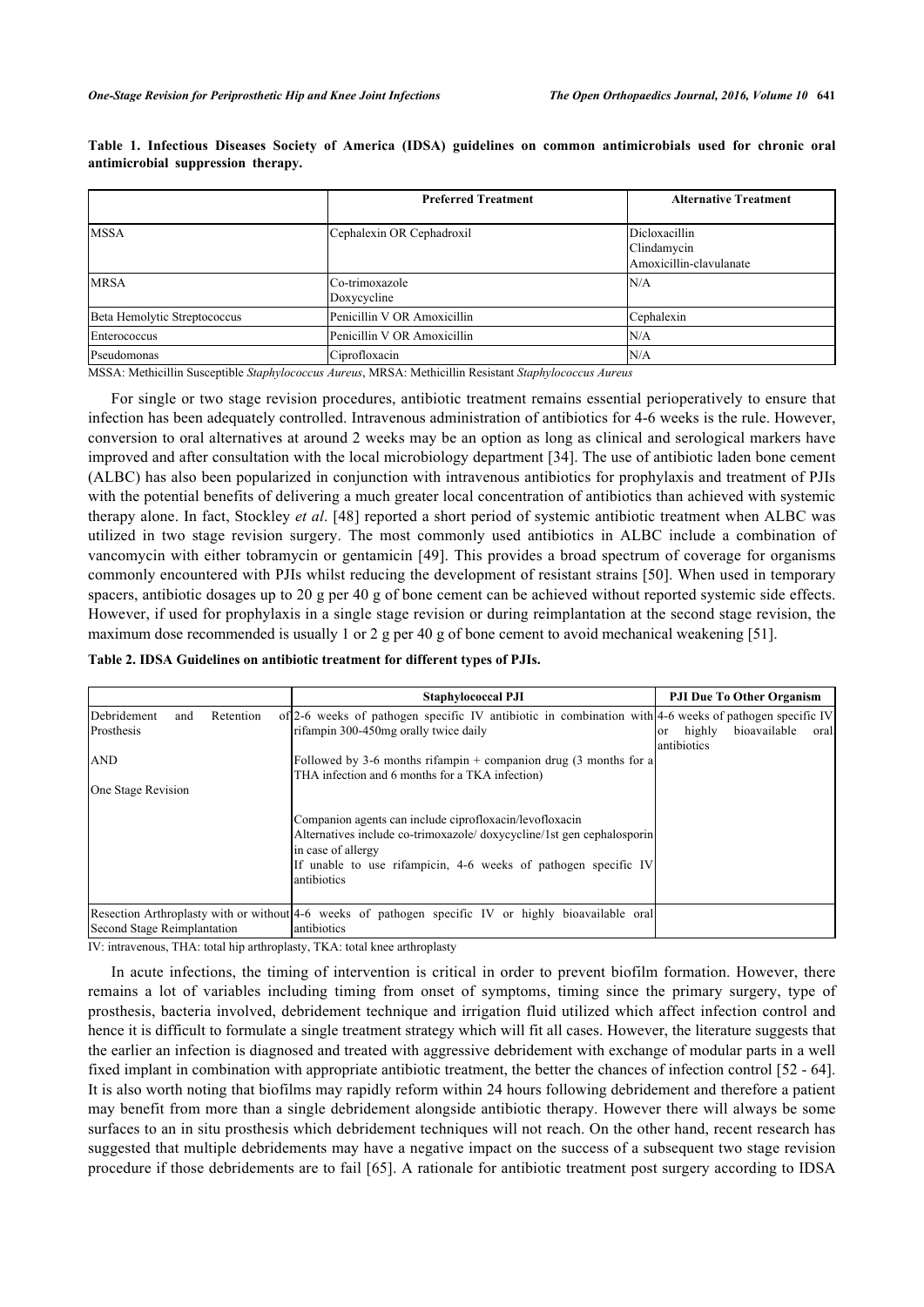guidelines is summarized in Table **[2](#page-5-1)**.

### **CONCLUSION**

As demand for total joint arthroplasty increases, so will a corresponding increase in the incidence of PJI. Infections are difficult to diagnose and once diagnosed, difficult to eradicate. This is reflected in the significant financial burden placed on healthcare systems, and considerable emotional toils inflicted on our patients.

One of the principle causes of these issues is biofilm, a network of sessile bacteria enclosed in a polymeric matrix. Aided by the implants inherent lack of immunological surveillance and defense, biofilms evade both innate immunological defenses and iatrogenic antibiotics causing problems ranging from local pain and prosthesis loosening to systemic sepsis.

Orthopaedic surgeons have addressed the considerable challenge by increased vigilance with regards to perioperative techniques ensued. This is reflected by developments in operating room environment, pre-operative screening, pre-operative planning and the administration of antibiotics. Furthermore, upon diagnosis of PJI orthopaedic surgeons have sought consensus locally in multi-disciplinary team meetings with microbiology and infectious diseases colleagues, nationally in the formulation of guidelines and internationally, to understand best management including the role of antibiotics. However many questions remain unanswered with regards to diagnosis and accurate timely treatment of biofilms and PJI.

# **CONFLICT OF INTEREST**

Each author certifies that he or she, or a member of his or her immediate family, has no commercial interest that might pose a conflict of interest in connection with this work.

#### **ACKNOWLEDGEMENTS**

Declared none.

## **REFERENCES**

- <span id="page-6-0"></span>[1] Bozic KJ, Kamath AF, Ong K, *et al.* Comparative epidemiology of revision arthroplasty: Failed THA poses greater clinical and economic burdens than failed TKA. Clin Orthop Relat Res 2015; 473(6): 2131-8. [\[http://dx.doi.org/10.1007/s11999-014-4078-8\]](http://dx.doi.org/10.1007/s11999-014-4078-8) [PMID: [25467789](http://www.ncbi.nlm.nih.gov/pubmed/25467789)]
- <span id="page-6-1"></span>[2] Bozic KJ, Kurtz SM, Lau E, Ong K, Vail TP, Berry DJ. The epidemiology of revision total hip arthroplasty in the United States. J Bone Joint Surg Am 2009; 91(1): 128-33.
	- [\[http://dx.doi.org/10.2106/JBJS.H.00155\]](http://dx.doi.org/10.2106/JBJS.H.00155) [PMID: [19122087](http://www.ncbi.nlm.nih.gov/pubmed/19122087)]
- <span id="page-6-2"></span>[3] Cahill JL, Shadbolt B, Scarvell JM, Smith PN. Quality of life after infection in total joint replacement. J Orthop Surg (Hong Kong) 2008; 16(1): 58-65.
	- [\[http://dx.doi.org/10.1177/230949900801600115\]](http://dx.doi.org/10.1177/230949900801600115) [PMID: [18453662](http://www.ncbi.nlm.nih.gov/pubmed/18453662)]
- <span id="page-6-3"></span>[4] Klouche S, Sariali E, Mamoudy P. Total hip arthroplasty revision due to infection: a cost analysis approach. Orthop Traumatol Surg Res  $2010:96(2):124-32$ 
	- [\[http://dx.doi.org/10.1016/j.otsr.2009.11.004](http://dx.doi.org/10.1016/j.otsr.2009.11.004)] [PMID: [20417910\]](http://www.ncbi.nlm.nih.gov/pubmed/20417910)
- <span id="page-6-4"></span>[5] Beswick AD, Elvers KT, Smith AJ, Gooberman-Hill R, Lovering A, Blom AW. What is the evidence base to guide surgical treatment of infected hip prostheses? systematic review of longitudinal studies in unselected patients. BMC Med 2012; 10: 18. [\[http://dx.doi.org/10.1186/1741-7015-10-18\]](http://dx.doi.org/10.1186/1741-7015-10-18) [PMID: [22340795](http://www.ncbi.nlm.nih.gov/pubmed/22340795)]
- <span id="page-6-5"></span>[6] Vanhegan IS, Malik AK, Jayakumar P, Ul Islam S, Haddad FS. A financial analysis of revision hip arthroplasty: the economic burden in relation to the national tariff. J Bone Joint Surg Br 2012; 94(5): 619-23. [\[http://dx.doi.org/10.1302/0301-620X.94B5.27073\]](http://dx.doi.org/10.1302/0301-620X.94B5.27073) [PMID: [22529080](http://www.ncbi.nlm.nih.gov/pubmed/22529080)]
- <span id="page-6-6"></span>[7] Poultsides LA, Ma Y, Della Valle AG, Chiu YL, Sculco TP, Memtsoudis SG. In-hospital surgical site infections after primary hip and knee arthroplastyincidence and risk factors. J Arthroplasty 2013; 28(3): 385-9. [\[http://dx.doi.org/10.1016/j.arth.2012.06.027](http://dx.doi.org/10.1016/j.arth.2012.06.027)] [PMID: [23142444](http://www.ncbi.nlm.nih.gov/pubmed/23142444)]
- <span id="page-6-7"></span>[8] Fitzgerald RH Jr. Infected total hip arthroplasty: Diagnosis and treatment. J Am Acad Orthop Surg 1995; 3(5): 249-62. [\[http://dx.doi.org/10.5435/00124635-199509000-00001](http://dx.doi.org/10.5435/00124635-199509000-00001)] [PMID: [10795031\]](http://www.ncbi.nlm.nih.gov/pubmed/10795031)
- <span id="page-6-8"></span>[9] Gehrke T, Parvizi J. Proceedings of the international consensus meeting on periprosthetic joint infection foreword. J Orthop Res 2014; 32(Suppl. 1): S2-3. [PMID: [24464894\]](http://www.ncbi.nlm.nih.gov/pubmed/24464894)
- <span id="page-6-9"></span>[10] Zimmerli W, Waldvogel FA, Vaudaux P, Nydegger UE. Pathogenesis of foreign body infection: description and characteristics of an animal model. J Infect Dis 1982; 146(4): 487-97.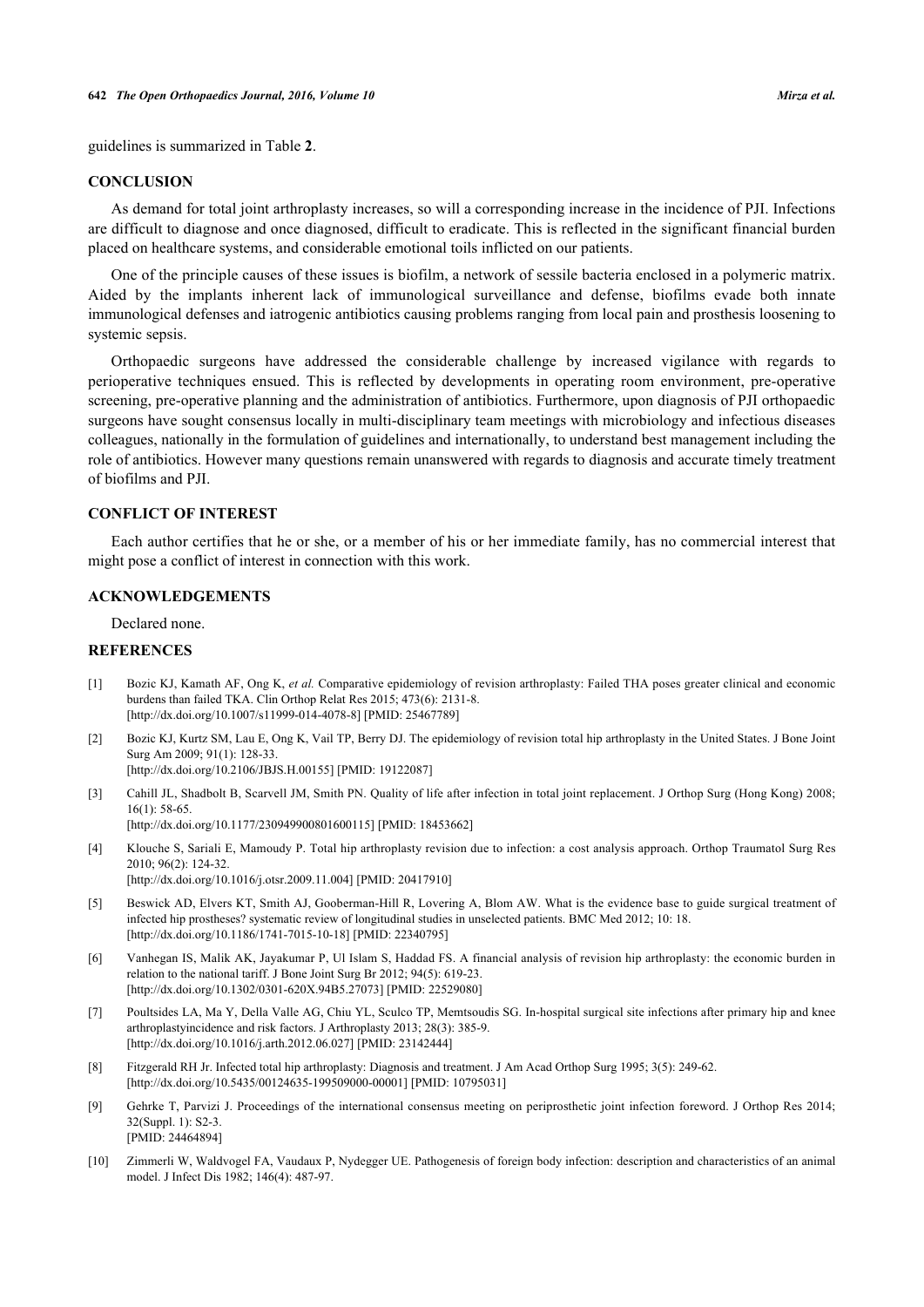[\[http://dx.doi.org/10.1093/infdis/146.4.487](http://dx.doi.org/10.1093/infdis/146.4.487)] [PMID: [7119479\]](http://www.ncbi.nlm.nih.gov/pubmed/7119479)

- <span id="page-7-0"></span>[11] Campoccia D, Montanaro L, Arciola CR. The significance of infection related to orthopedic devices and issues of antibiotic resistance. Biomaterials 2006; 27(11): 2331-9. [\[http://dx.doi.org/10.1016/j.biomaterials.2005.11.044\]](http://dx.doi.org/10.1016/j.biomaterials.2005.11.044) [PMID: [16364434](http://www.ncbi.nlm.nih.gov/pubmed/16364434)]
- <span id="page-7-1"></span>[12] Schierholz JM, Beuth J. Implant infections: a haven for opportunistic bacteria. J Hosp Infect 2001; 49(2): 87-93. [\[http://dx.doi.org/10.1053/jhin.2001.1052](http://dx.doi.org/10.1053/jhin.2001.1052)] [PMID: [11567552\]](http://www.ncbi.nlm.nih.gov/pubmed/11567552)
- <span id="page-7-2"></span>[13] Trampuz A, Osmon DR, Hanssen AD, Steckelberg JM, Patel R. Molecular and antibiofilm approaches to prosthetic joint infection. Clin Orthop Relat Res 2003; (414): 69-88.

[\[http://dx.doi.org/10.1097/01.blo.0000087324.60612.93](http://dx.doi.org/10.1097/01.blo.0000087324.60612.93)] [PMID: [12966280\]](http://www.ncbi.nlm.nih.gov/pubmed/12966280)

- <span id="page-7-3"></span>[14] Zimmerli W, Moser C. Pathogenesis and treatment concepts of orthopaedic biofilm infections. FEMS Immunol Med Microbiol 2012; 65(2): 158-68. [\[http://dx.doi.org/10.1111/j.1574-695X.2012.00938.x](http://dx.doi.org/10.1111/j.1574-695X.2012.00938.x)] [PMID: [22309166](http://www.ncbi.nlm.nih.gov/pubmed/22309166)]
- <span id="page-7-4"></span>[15] Gristina AG, Naylor P, Myrvik Q. Infections from biomaterials and implants: a race for the surface. Med Prog Technol 1988-1989; 14(3-4): 205-24.

[PMID: [2978593\]](http://www.ncbi.nlm.nih.gov/pubmed/2978593)

- <span id="page-7-5"></span>[16] Ribeiro M, Monteiro FJ, Ferraz MP. Infection of orthopedic implants with emphasis on bacterial adhesion process and techniques used in studying bacterial-material interactions. Biomatter 2012; 2(4): 176-94. [\[http://dx.doi.org/10.4161/biom.22905](http://dx.doi.org/10.4161/biom.22905)] [PMID: [23507884\]](http://www.ncbi.nlm.nih.gov/pubmed/23507884)
- <span id="page-7-6"></span>[17] Fey PD, Olson ME. Current concepts in biofilm formation of Staphylococcus epidermidis. Future Microbiol 2010; 5(6): 917-33. [\[http://dx.doi.org/10.2217/fmb.10.56\]](http://dx.doi.org/10.2217/fmb.10.56) [PMID: [20521936](http://www.ncbi.nlm.nih.gov/pubmed/20521936)]
- <span id="page-7-7"></span>[18] Scherr TD, Heim CE, Morrison JM, Kielian T. Hiding in plain sight: Interplay between staphylococcal biofilms and host immunity. Front Immunol 2014; 5: 37.
	- [\[http://dx.doi.org/10.3389/fimmu.2014.00037](http://dx.doi.org/10.3389/fimmu.2014.00037)] [PMID: [24550921\]](http://www.ncbi.nlm.nih.gov/pubmed/24550921)
- <span id="page-7-8"></span>[19] Scherr TD, Roux CM, Hanke ML, Angle A, Dunman PM, Kielian T. Global transcriptome analysis of *Staphylococcus aureus* biofilms in response to innate immune cells. Infect Immun 2013; 81(12): 4363-76. [\[http://dx.doi.org/10.1128/IAI.00819-13\]](http://dx.doi.org/10.1128/IAI.00819-13) [PMID: [24042108](http://www.ncbi.nlm.nih.gov/pubmed/24042108)]
- <span id="page-7-9"></span>[20] Barberán J. Management of infections of osteoarticular prosthesis. Clin Microbiol Infect 2006; 12(Suppl. 3): 93-101. [\[http://dx.doi.org/10.1111/j.1469-0691.2006.01400.x\]](http://dx.doi.org/10.1111/j.1469-0691.2006.01400.x) [PMID: [16669932](http://www.ncbi.nlm.nih.gov/pubmed/16669932)]
- <span id="page-7-10"></span>[21] Kluytmans J, van Belkum A, Verbrugh H. Nasal carriage of *Staphylococcus aureus*: epidemiology, underlying mechanisms, and associated risks. Clin Microbiol Rev 1997; 10(3): 505-20. [PMID: [9227864\]](http://www.ncbi.nlm.nih.gov/pubmed/9227864)
- <span id="page-7-11"></span>[22] Moroski NM, Woolwine S, Schwarzkopf R. Is preoperative staphylococcal decolonization efficient in total joint arthroplasty. J Arthroplasty 2015; 30(3): 444-6. [\[http://dx.doi.org/10.1016/j.arth.2014.10.017](http://dx.doi.org/10.1016/j.arth.2014.10.017)] [PMID: [25453634](http://www.ncbi.nlm.nih.gov/pubmed/25453634)]
- <span id="page-7-12"></span>[23] Chen AF, Wessel CB, Rao N. *Staphylococcus aureus* screening and decolonization in orthopaedic surgery and reduction of surgical site infections. Clin Orthop Relat Res 2013; 471(7): 2383-99. [\[http://dx.doi.org/10.1007/s11999-013-2875-0\]](http://dx.doi.org/10.1007/s11999-013-2875-0) [PMID: [23463284](http://www.ncbi.nlm.nih.gov/pubmed/23463284)]
- <span id="page-7-13"></span>[24] Giannoudis PV, Parker J, Wilcox MH. Methicillin-resistant *Staphylococcus aureus* in trauma and orthopaedic practice. J Bone Joint Surg Br 2005; 87(6): 749-54. [\[http://dx.doi.org/10.1302/0301-620X.87B6.16292\]](http://dx.doi.org/10.1302/0301-620X.87B6.16292) [PMID: [15911652](http://www.ncbi.nlm.nih.gov/pubmed/15911652)]
- <span id="page-7-14"></span>[25] Goyal N, Miller A, Tripathi M, Parvizi J. Methicillin-resistant *Staphylococcus aureus* (MRSA): colonisation and pre-operative screening. Bone Joint J 2013; 95-B(1): 4-9. [\[http://dx.doi.org/10.1302/0301-620X.95B1.27973\]](http://dx.doi.org/10.1302/0301-620X.95B1.27973) [PMID: [23307666](http://www.ncbi.nlm.nih.gov/pubmed/23307666)]
- <span id="page-7-15"></span>[26] Dancer SJ. Importance of the environment in meticillin-resistant *Staphylococcus aureus* acquisition: the case for hospital cleaning. Lancet Infect Dis 2008; 8(2): 101-13. [\[http://dx.doi.org/10.1016/S1473-3099\(07\)70241-4\]](http://dx.doi.org/10.1016/S1473-3099(07)70241-4) [PMID: [17974481](http://www.ncbi.nlm.nih.gov/pubmed/17974481)]
- <span id="page-7-16"></span>[27] Infection: prevention and control of healthcare-associated infections in primary and commu-nity care 2012. updated 2012. Available from: <http://www.nice.org.uk/guidance/cg139/evidence/cg139-infection-control-full-guideline3>.
- <span id="page-7-17"></span>[28] Murphy E, Spencer SJ, Young D, Jones B, Blyth MJ. MRSA colonisation and subsequent risk of infection despite effective eradication in orthopaedic elective surgery. J Bone Joint Surg Br 2011; 93(4): 548-51. [\[http://dx.doi.org/10.1302/0301-620X.93B4.24969\]](http://dx.doi.org/10.1302/0301-620X.93B4.24969) [PMID: [21464498](http://www.ncbi.nlm.nih.gov/pubmed/21464498)]
- <span id="page-7-18"></span>[29] Peel TN, Cheng AC, Buising KL, Choong PF. Microbiological aetiology, epidemiology, and clinical profile of prosthetic joint infections: are current antibiotic prophylaxis guidelines effective? Antimicrob Agents Chemother 2012; 56(5): 2386-91. [\[http://dx.doi.org/10.1128/AAC.06246-11](http://dx.doi.org/10.1128/AAC.06246-11)] [PMID: [22314530\]](http://www.ncbi.nlm.nih.gov/pubmed/22314530)
- <span id="page-7-19"></span>[30] 104 Antibiotic prophylaxis in surgery A national clinical guideline 2008 July; updated April 2014. Available from: <http://sign.ac.uk/pdf/sign104.pdf>.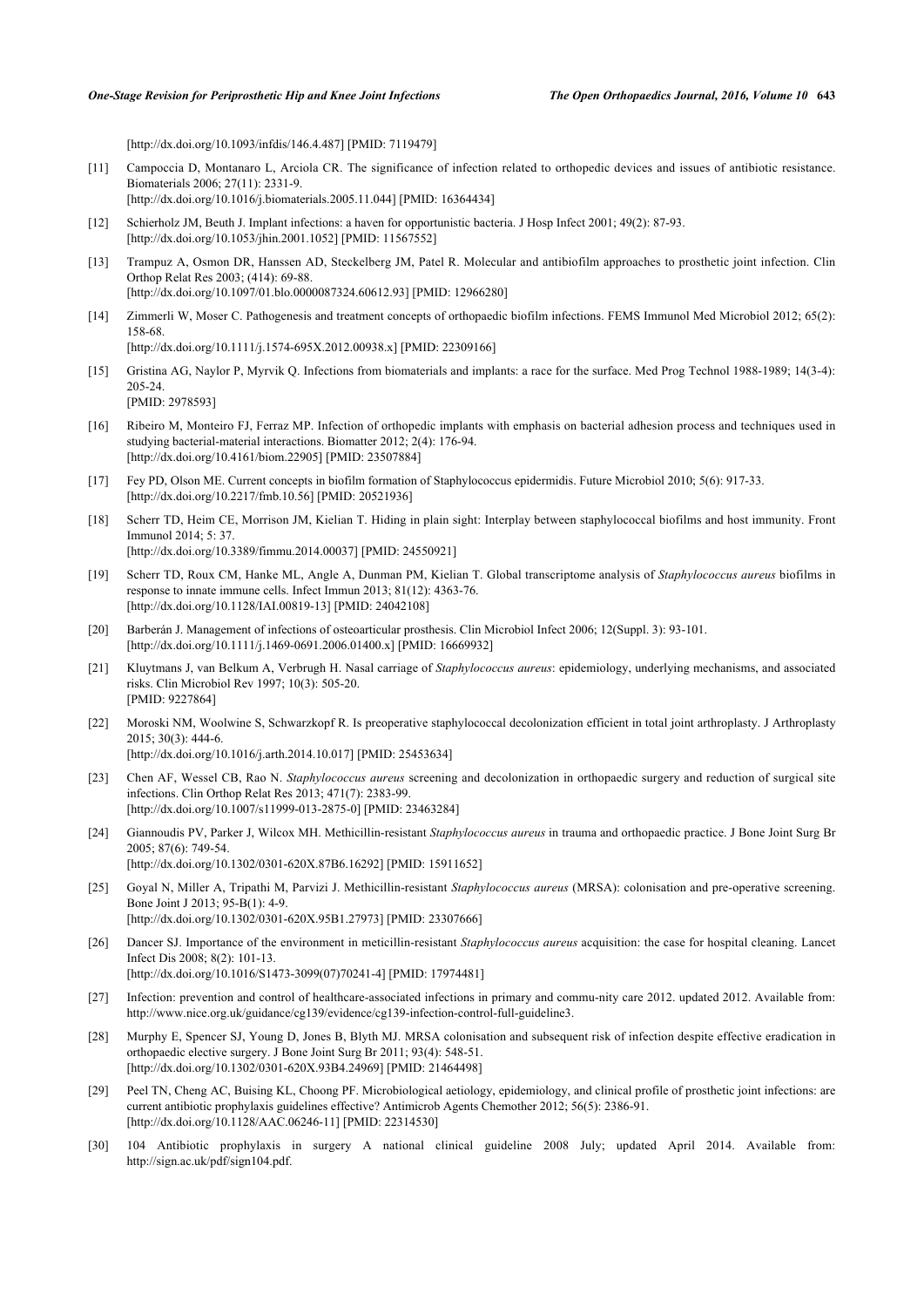#### **644** *The Open Orthopaedics Journal, 2016, Volume 10 Mirza et al.*

- <span id="page-8-0"></span>[31] Fogelberg EV, Zitzmann EK, Stinchfield FE. Prophylactic penicillin in orthopaedic surgery. J Bone Joint Surg Am 1970; 52(1): 95-8. [PMID: [5197855\]](http://www.ncbi.nlm.nih.gov/pubmed/5197855)
- <span id="page-8-1"></span>[32] Meehan J, Jamali AA, Nguyen H. Prophylactic antibiotics in hip and knee arthroplasty. J Bone Joint Surg Am 2009; 91(10): 2480-90. [\[http://dx.doi.org/10.2106/JBJS.H.01219\]](http://dx.doi.org/10.2106/JBJS.H.01219) [PMID: [19797586](http://www.ncbi.nlm.nih.gov/pubmed/19797586)]
- <span id="page-8-2"></span>[33] Illingworth KD, Mihalko WM, Parvizi J, et al. How to minimize infection and thereby maximize patient outcomes in total joint arthroplasty: a multicenter approach: AAOS exhibit selection. J Bone Joint Surg Am 2013; 95(8): e50. [\[http://dx.doi.org/10.2106/JBJS.L.00596\]](http://dx.doi.org/10.2106/JBJS.L.00596) [PMID: [23595076](http://www.ncbi.nlm.nih.gov/pubmed/23595076)]
- <span id="page-8-3"></span>[34] Osmon DR, Berbari EF, Berendt AR, *et al.* Executive summary: diagnosis and management of prosthetic joint infection: clinical practice guidelines by the Infectious Diseases Society of America. Clin Infect Dis 2013; 56(1): 1-10. [\[http://dx.doi.org/10.1093/cid/cis966\]](http://dx.doi.org/10.1093/cid/cis966) [PMID: [23230301](http://www.ncbi.nlm.nih.gov/pubmed/23230301)]
- <span id="page-8-4"></span>[35] Aujla RS, Bryson DJ, Gulihar A, Taylor GJ. Trends in orthopaedic antimicrobial prophylaxis in the UK between 2005 and 2011. Ann R Coll Surg Engl 2013; 95(7): 495-502. [\[http://dx.doi.org/10.1308/003588413X13629960047038\]](http://dx.doi.org/10.1308/003588413X13629960047038) [PMID: [24112496](http://www.ncbi.nlm.nih.gov/pubmed/24112496)]
- <span id="page-8-5"></span>[36] Jenkins PJ, Teoh K, Simpson PM, Dave J, Simpson AH, Breusch S. *Clostridium difficile* in patients undergoing primary hip and knee replacement. J Bone Joint Surg Br 2010; 92(7): 994-8. [\[http://dx.doi.org/10.1302/0301-620X.92B7.23412\]](http://dx.doi.org/10.1302/0301-620X.92B7.23412) [PMID: [20595121](http://www.ncbi.nlm.nih.gov/pubmed/20595121)]
- <span id="page-8-6"></span>[37] AlBuhairan B, Hind D, Hutchinson A. Antibiotic prophylaxis for wound infections in total joint arthroplasty: a systematic review. J Bone Joint Surg Br 2008; 90(7): 915-9. [\[http://dx.doi.org/10.1302/0301-620X.90B7.20498\]](http://dx.doi.org/10.1302/0301-620X.90B7.20498) [PMID: [18591602](http://www.ncbi.nlm.nih.gov/pubmed/18591602)]
- <span id="page-8-7"></span>[38] Sukeik M, Haddad FS. Two-stage procedure in the treatment of late chronic hip infectionsspacer implantation. Int J Med Sci 2009; 6(5): 253-7. [\[http://dx.doi.org/10.7150/ijms.6.253\]](http://dx.doi.org/10.7150/ijms.6.253) [PMID: [19834591](http://www.ncbi.nlm.nih.gov/pubmed/19834591)]
- <span id="page-8-8"></span>[39] Sukeik MT, Haddad FS. Management of periprosthetic infection in total hip arthroplasty. Orthop Trauma 2009; 23(5): 342-9. [\[http://dx.doi.org/10.1016/j.mporth.2009.08.009](http://dx.doi.org/10.1016/j.mporth.2009.08.009)]
- <span id="page-8-9"></span>[40] Zimmerli W, Widmer AF, Blatter M, Frei R, Ochsner PE. Role of rifampin for treatment of orthopedic implant-related staphylococcal infections: a randomized controlled trial. JAMA 1998; 279(19): 1537-41. [\[http://dx.doi.org/10.1001/jama.279.19.1537](http://dx.doi.org/10.1001/jama.279.19.1537)] [PMID: [9605897\]](http://www.ncbi.nlm.nih.gov/pubmed/9605897)
- <span id="page-8-10"></span>[41] Coiffier G, Albert JD, Arvieux C, Guggenbuhl P. Optimizing combination rifampin therapy for staphylococcal osteoarticular infections. Joint Bone Spine 2013; 80(1): 11-7. [\[http://dx.doi.org/10.1016/j.jbspin.2012.09.008\]](http://dx.doi.org/10.1016/j.jbspin.2012.09.008) [PMID: [23332140](http://www.ncbi.nlm.nih.gov/pubmed/23332140)]
- <span id="page-8-11"></span>[42] Liu C, Kakis A, Nichols A, Ries MD, Vail TP, Bozic KJ. Targeted use of vancomycin as perioperative prophylaxis reduces periprosthetic joint infection in revision TKA. Clin Orthop Relat Res 2014; 472(1): 227-31. [\[http://dx.doi.org/10.1007/s11999-013-3029-0\]](http://dx.doi.org/10.1007/s11999-013-3029-0) [PMID: [23645338](http://www.ncbi.nlm.nih.gov/pubmed/23645338)]
- <span id="page-8-12"></span>[43] Smith EB, Wynne R, Joshi A, Liu H, Good RP. Is it time to include vancomycin for routine perioperative antibiotic prophylaxis in total joint arthroplasty patients? J Arthroplasty 2012; 27(8)(Suppl.): 55-60. [\[http://dx.doi.org/10.1016/j.arth.2012.03.040](http://dx.doi.org/10.1016/j.arth.2012.03.040)] [PMID: [22608685](http://www.ncbi.nlm.nih.gov/pubmed/22608685)]
- <span id="page-8-13"></span>[44] Corti G, Cinelli R, Paradisi F. Clinical and microbiologic efficacy and safety profile of linezolid, a new oxazolidinone antibiotic. Int J Antimicrob Agents 2000; 16(4): 527-30. [\[http://dx.doi.org/10.1016/S0924-8579\(00\)00290-9\]](http://dx.doi.org/10.1016/S0924-8579(00)00290-9) [PMID: [11118873](http://www.ncbi.nlm.nih.gov/pubmed/11118873)]
- <span id="page-8-14"></span>[45] Tian Y, Li T, Zhu Y, Wang B, Zou X, Li M. Mechanisms of linezolid resistance in staphylococci and enterococci isolated from two teaching hospitals in Shanghai, China. BMC Microbiol 2014; 14: 292. [\[http://dx.doi.org/10.1186/s12866-014-0292-5\]](http://dx.doi.org/10.1186/s12866-014-0292-5) [PMID: [25420718](http://www.ncbi.nlm.nih.gov/pubmed/25420718)]
- <span id="page-8-15"></span>[46] Segreti J, Nelson JA, Trenholme GM. Prolonged suppressive antibiotic therapy for infected orthopedic prostheses. Clin Infect Dis 1998;  $27(4)$ : 711-3. [\[http://dx.doi.org/10.1086/514951\]](http://dx.doi.org/10.1086/514951) [PMID: [9798021](http://www.ncbi.nlm.nih.gov/pubmed/9798021)]
- <span id="page-8-16"></span>[47] Osmon DR, Berbari EF, Berendt AR, *et al.* Diagnosis and management of prosthetic joint infection: clinical practice guidelines by the Infectious Diseases Society of America. Clin Infect Dis 2013; 56(1): e1-e25. [\[http://dx.doi.org/10.1093/cid/cis803\]](http://dx.doi.org/10.1093/cid/cis803) [PMID: [23223583](http://www.ncbi.nlm.nih.gov/pubmed/23223583)]
- <span id="page-8-17"></span>[48] Stockley I, Mockford BJ, Hoad-Reddick A, Norman P. The use of two-stage exchange arthroplasty with depot antibiotics in the absence of long-term antibiotic therapy in infected total hip replacement. J Bone Joint Surg Br 2008; 90(2): 145-8. [\[http://dx.doi.org/10.1302/0301-620X.90B2.19855\]](http://dx.doi.org/10.1302/0301-620X.90B2.19855) [PMID: [18256078](http://www.ncbi.nlm.nih.gov/pubmed/18256078)]
- <span id="page-8-18"></span>[49] Scott CP, Higham PA. Antibiotic bone cement for the treatment of *Pseudomonas aeruginosa* in joint arthroplasty: comparison of tobramycin and gentamicin-loaded cements. J Biomed Mater Res B Appl Biomater 2003; 64(2): 94-8. [\[http://dx.doi.org/10.1002/jbm.b.10515](http://dx.doi.org/10.1002/jbm.b.10515)] [PMID: [12516083\]](http://www.ncbi.nlm.nih.gov/pubmed/12516083)
- <span id="page-8-19"></span>[50] Anagnostakos K, Fürst O, Kelm J. Antibiotic-impregnated PMMA hip spacers: Current status. Acta Orthop 2006; 77(4): 628-37. [\[http://dx.doi.org/10.1080/17453670610012719\]](http://dx.doi.org/10.1080/17453670610012719) [PMID: [16929441](http://www.ncbi.nlm.nih.gov/pubmed/16929441)]